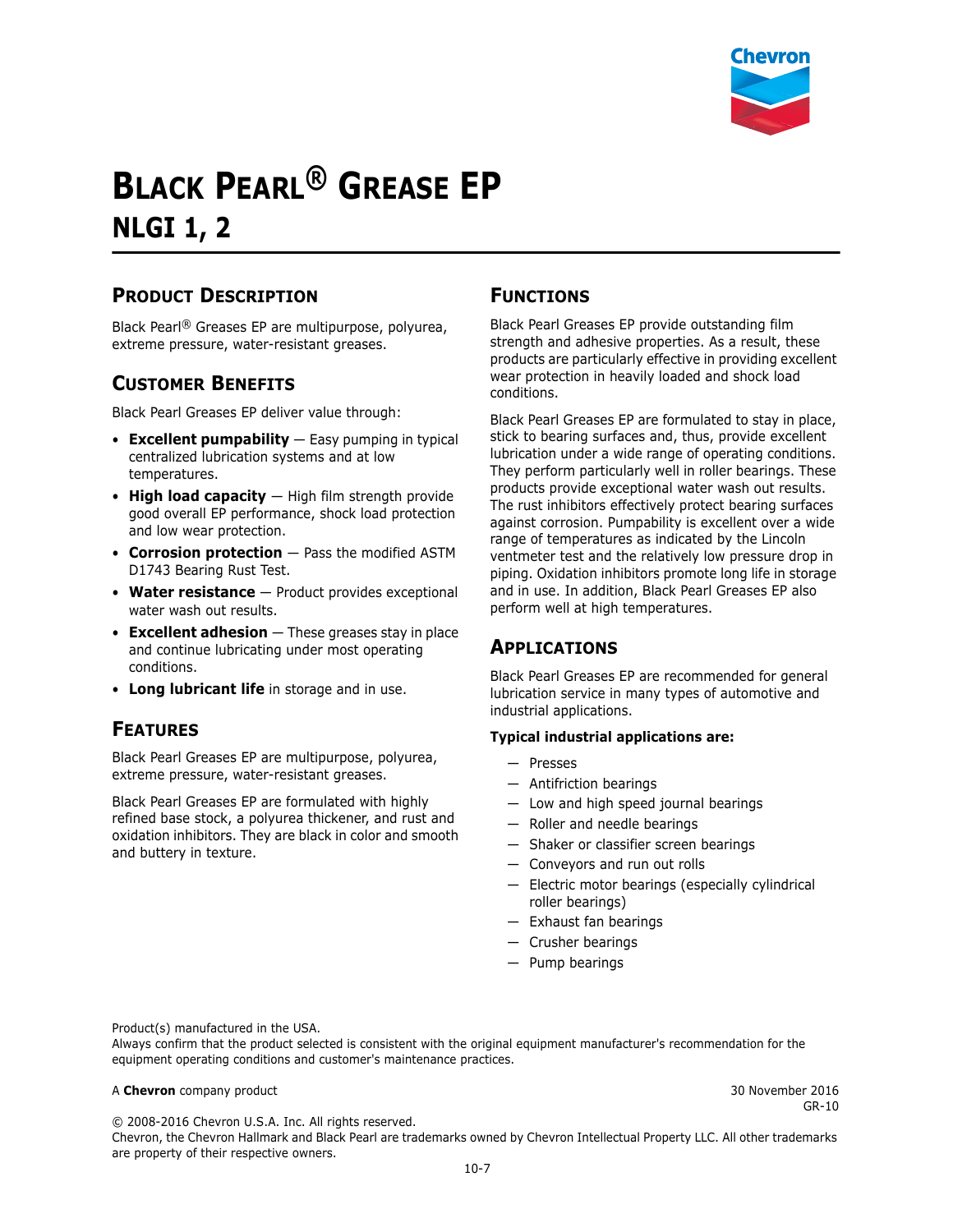#### **Typical automotive applications are:**

- Chassis points including ball joints and universal joints
- Wheel bearings
- Water pumps
- Fifth wheels
- Steering system bearings
- King pins

Black Pearl Greases® EP NLGI 1 and 2 are approved for the NLGI Certification Mark GC-LB for use as automotive chassis and wheel bearing greases based on ASTM D4950. They work well in both plain and antifriction-type



bearings, particularly those subjected to shock loading.

Black Pearl Greases EP are registered by **NSF** and are acceptable as a lubricant where there is no possibility of food contact (H2) in and around food processing areas. The NSF Nonfood Compounds Registration Program is a continuation of the USDA product approval and listing program, which is based on meeting regulatory requirements of appropriate use, ingredient review and labeling verification.

Always confirm that the product selected is consistent with the original equipment manufacturer's recommendation for the equipment operating conditions and customer's maintenance practices.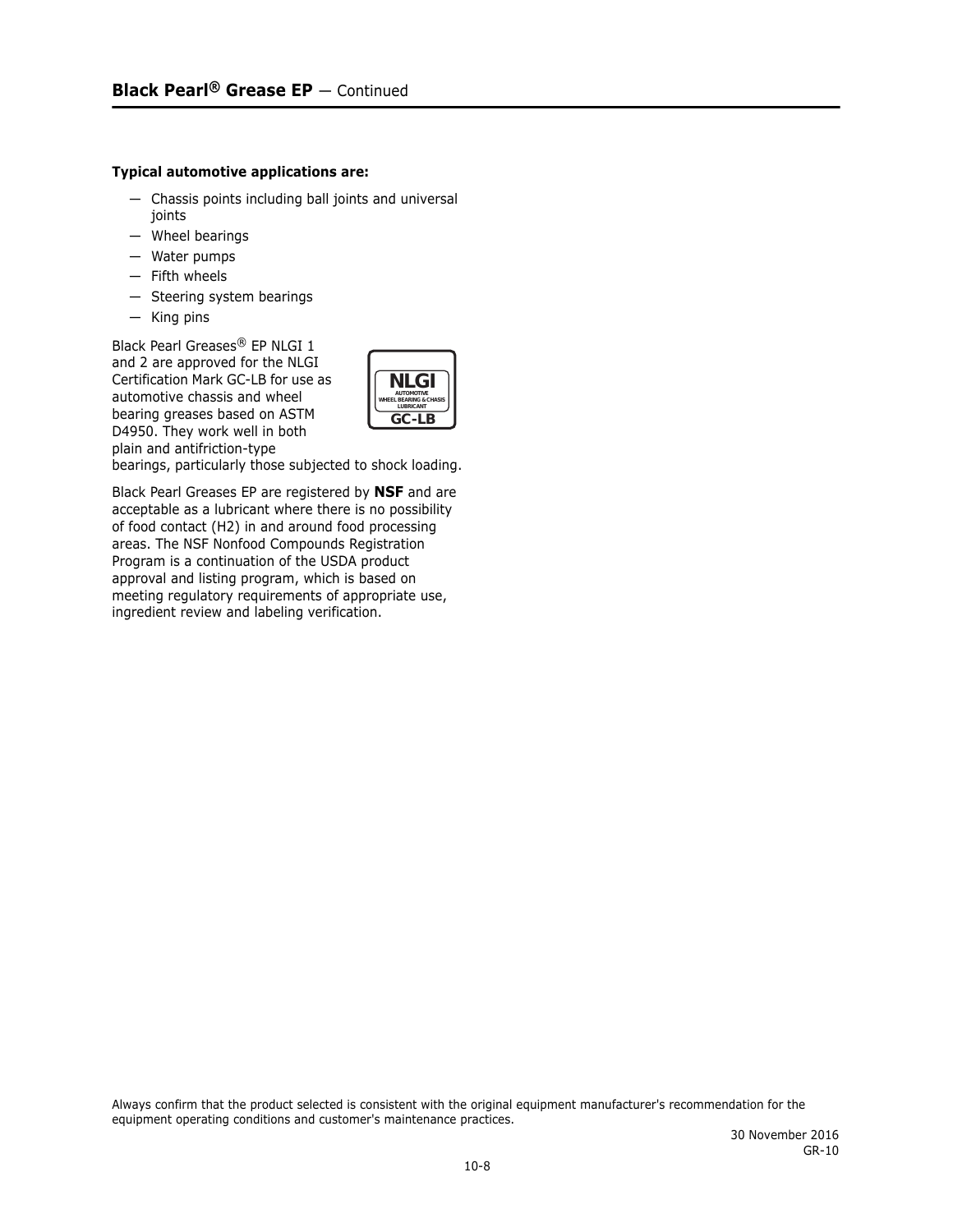## **TYPICAL TEST DATA**

| <b>NLGI Grade</b>                                                                         | $\mathbf{1}$             | $\overline{2}$            |
|-------------------------------------------------------------------------------------------|--------------------------|---------------------------|
| <b>Product Number</b>                                                                     | 254592                   | 254591                    |
| <b>SDS Number</b>                                                                         | 7237                     | 7237                      |
| Operating Temperature, °C(°F)<br>Minimuma<br>Maximumb                                     | $-40(-40)$<br>177(350)   | $-40(-40)$<br>177(350)    |
| Penetration, at 25°C(77°F)<br>Unworked<br>Worked (60 strokes)<br>Worked (100,000 strokes) | 320<br>325<br>360        | 255<br>280<br>335         |
| Dropping Point, °C(°F)                                                                    | 270(518)                 | 270(518)                  |
| Timken OK Load, Ib                                                                        | 70                       | 70                        |
| Four-Ball<br>Weld Point, kg<br>Wear Scar Diameter, mm                                     | 500<br>0.42              | 500<br>0.42               |
| Lincoln Ventmeter, psig at 30 s at<br>75°F<br>30°F<br>0°F<br>$-22$ °F                     | 215<br>235<br>280<br>625 | 300<br>350<br>800<br>$^+$ |
| Copper Corrosion                                                                          | 1a                       | 1a                        |
| <b>Bearing Rust</b>                                                                       | Pass                     | Pass                      |
| Water Washout, 79°C, %                                                                    | $<$ 1                    | $\leq 1$                  |
| Thickener, %                                                                              | 11.5                     | 13.5                      |
| Type                                                                                      | Polyurea                 | Polyurea                  |
| Viscosity, Kinematic*<br>cSt at 40°C<br>cSt at 100°C                                      | 145<br>14.4              | 145<br>14.4               |
| Viscosity, Saybolt*<br>SUS at 100°F<br>SUS at 210°F                                       | 761<br>77                | 761<br>77                 |
| Viscosity Index                                                                           | 97                       | 97                        |
| Flash Point, °C(°F)*                                                                      | 260(500)                 | 260(500)                  |
| Pour Point, °C(°F)*                                                                       | $-9(+16)$                | $-9(+16)$                 |
| Texture                                                                                   | Smooth, Buttery          | Smooth, Buttery           |
| Color                                                                                     | <b>Black</b>             | <b>Black</b>              |

a Minimum operating temperature is the lowest temperature at which a grease, already in place, could be expected to provide lubrication. Most greases cannot be pumped at these minimum temperatures.

b Maximum operating temperature is the highest temperature at which the grease could be used with frequent (daily) relubrication.

† Too stiff at this temperature to pump through device.

\* Determined on mineral oil extracted by vacuum filtration.

Minor variations in product typical test data are to be expected in normal manufacturing.